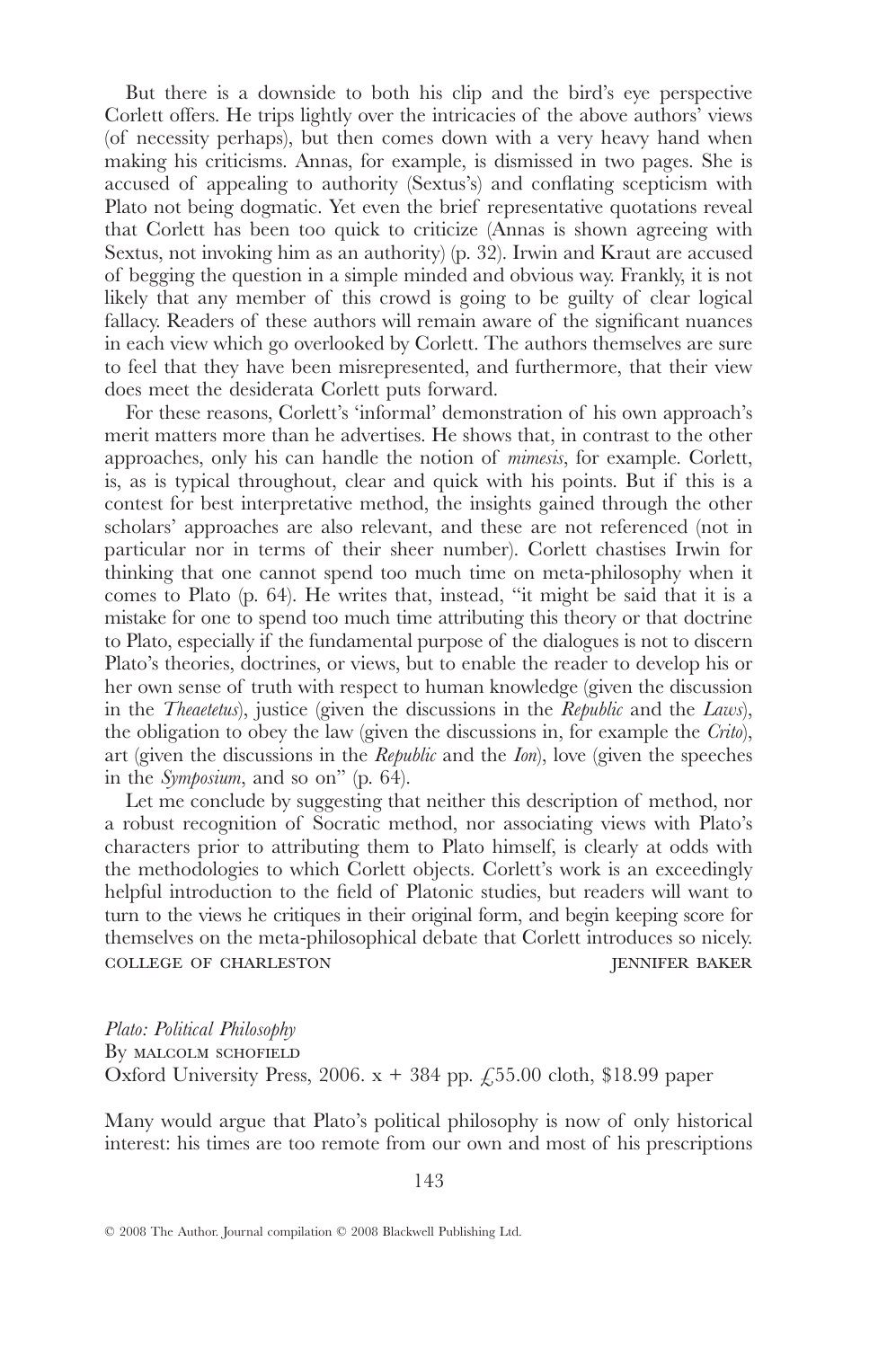too far removed from any we might conceivably endorse for his thoughts on political matters to be relevant to the modern world. So in seeking to offer an account of Plato's political thought which, among other things, highlights those of its aspects which will have a 'resonance' for contemporary readers, Malcolm Schofield faces a significant challenge.

Schofield meets the challenge by organising the Platonic material around a number of themes. He begins in Chapters 2 and 3 with Plato's well-known hostility to democracy. While accepting that freedom and equality, the values by which democracy sets greatest store, are indeed promoted under a democratic constitution, Plato nonetheless believes that democracy will inevitably lead to "a radically corrupt system of values" (pp. 64–65), as politicians, motivated by self-interest, flatter the *demos* rather than confronting it with the hard truths it needs to know. Further, if freedom is regarded as the supreme value, it will be self-destructive: there will be an erosion of respect for all forms of authority, and the upshot will be chaos. However, Plato's most fundamental objection to democracy—an objection which Schofield believes contemporary defenders of democracy have tended to overlook—is its inability to ensure that those in authority have genuine political expertise or 'true political knowledge'. But how are we to conceive of 'true political knowledge'? We are unlikely to be impressed by the *Republic*'s insistence that the rulers in the Ideal State must have metaphysical knowledge of the Forms. But, as Schofield shows in Chapter 4, Plato elsewhere considers other possibilities, sometimes taking 'true political knowledge' to be a kind of moral wisdom, sometimes taking it to be essentially the skill of the technocrat, a kind of managerial expertise which enables its possessor to make the best use of others' specialist knowledge. Utopian writing, of which the *Republic* is perhaps the most celebrated example in western thought, is currently out of fashion, but in Chapter 5 Schofield suggests that the tendency to utopianism is an ineliminable feature of human thought, utopianism being simply "a particularly ambitious and comprehensive exercise in the imagination of alternatives" (p. 199). Plato's utopianism, he argues, is not "a flight from reality but a way of coming to terms with it" (p. 203), and some features of the *Republic*'s Ideal State, such as its emphasis on community, should find favour with contemporary liberals. Another feature of the Ideal State—Plato's refusal to allow the Guardians to own property or to use money—is the theme of Chapter 6. The desire for gain or *pleonexia*, extolled by some as the motive force of capitalism, is viewed with suspicion by Plato, who sees it as "fuelling *stasis* within a city and powering imperialistic . . . ambition" (p. 251) and, more generally, as a prime motive for injustice. Schofield explains how Plato believes that in the individual "dominated by appetite money will become the natural focus of naturally unlimited human desire" (p. 258), and examines the educational and other provisions Plato proposes to combat this tendency in human nature. Amongst the means Plato employs for this purpose and, more widely, for ensuring good order in society is the use of ideology, and particularly religious ideology: the *Republic*'s Noble Lie is for many one of the Ideal State's most repugnant features. In Chapter 7 Schofield does what he can to defend Plato by arguing that, although what the Noble Lie claims is not literally true, it does embody an important *moral*

<sup>© 2008</sup> The Author. Journal compilation © 2008 Blackwell Publishing Ltd.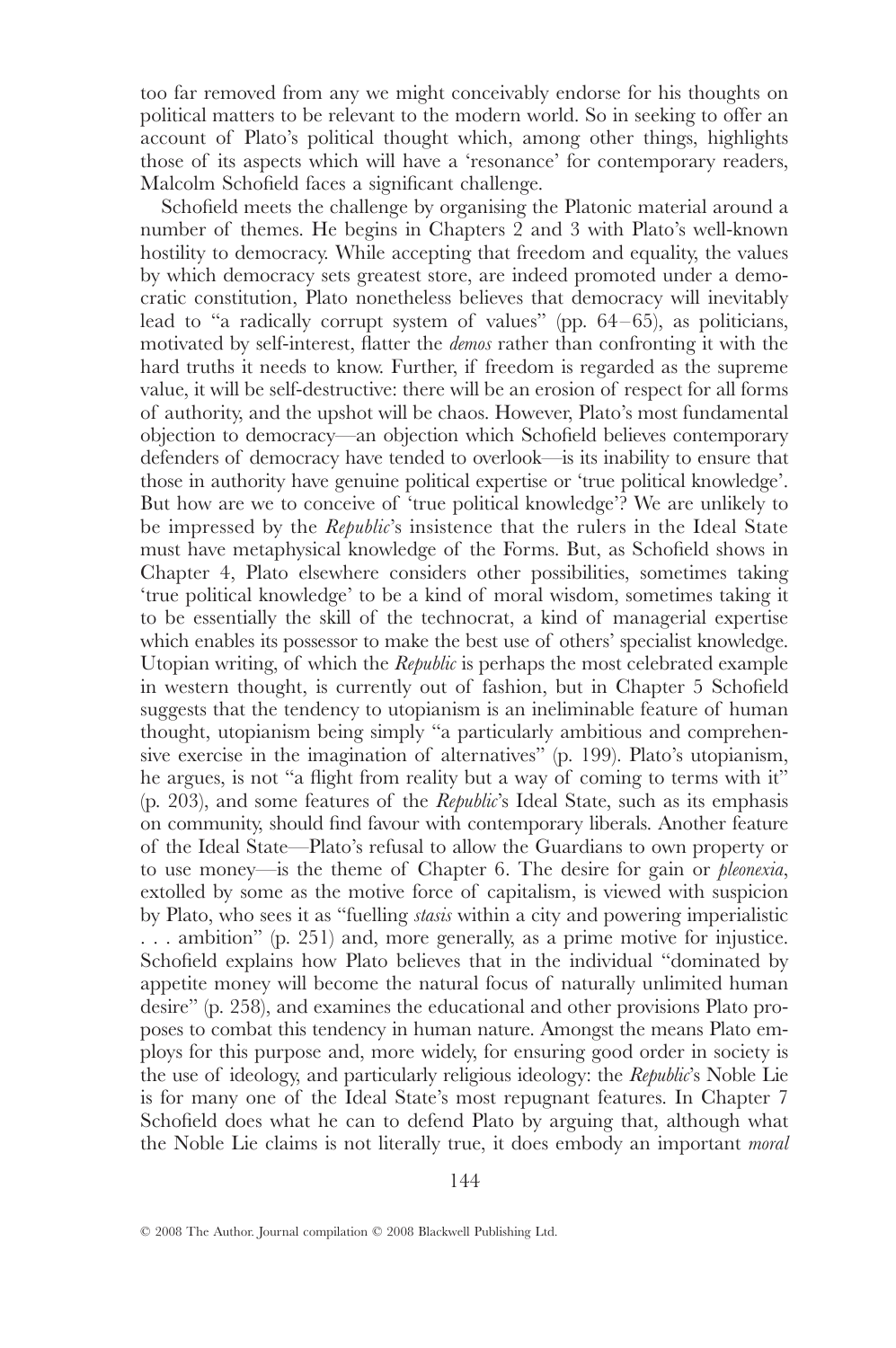truth, and pointing out that the introduction of the Noble Lie does not involve the manipulation of the lower classes by the Guardians, since, once the Ideal State is established, *all* the citizens, even the Guardians, believe it.

This is an excellent book: engagingly written, well argued, stimulating, sympathetic to Plato but not overindulgent. The themes which Schofield concentrates on are undeniably themes with a 'resonance' in contemporary political thought, even if we often find the positions for which Plato argues uncongenial. In developing these themes Schofield proceeds by careful and sensitive exposition of the Platonic texts, not confining himself—despite the impression my summary may have conveyed—to the *Republic* but drawing on all the overtly 'political' dialogues as well as relevant passages in other dialogues. On the surface therefore the focus is on understanding Plato, but at the same time below the surface there is an implicit conversation between Plato and ourselves—a conversation in which although we may not always much like what Plato says, we cannot deny the pertinence of his questions and must sometimes admit that we do not have satisfactory answers to them.

If I have a criticism, it concerns Chapter 1. Certainly this chapter provides a great deal of useful introductory information about Plato, but I fear that the issues it deals with (for example, whether the *Republic*'s assertion that the condition of all existing societies is irremediable results from Plato's own experience or from reflection on the life and death of Socrates) may not much interest all Schofield's readers, some of whom may be discouraged by this chapter from reading further. This would be a great pity because, while a little difficult for, say, first year undergraduates, this is a book from which I cannot imagine any other readers failing to derive profit and pleasure. THE UNIVERSITY OF HULL A.D.M. WALKER

*The Stoic Life: Emotions, Duties, and Fate* By TAD BRENNAN Clarendon Press, 2005. xii + 340 pp.  $\text{\textsterling}25.00$ 

Stoicism is one of the great philosophical traditions of antiquity, effectively offering a synthesis of the practical Socratic approach to philosophy ('philosophy as a way of life') with a more Aristotelian and theoretical taste for system building. As Brennan's title indicates, our concern here is supposedly with the value of Stoicism as a way of life. While in the Middle Ages Christian teaching dominated what we would now call 'practical philosophy', it was only with the flowering of Humanism in the Renaissance that Stoicism as a possible way of life re-entered intellectual consciousness. One of the earliest expressions of this can be found in Petrarch, who hoped to draw upon Stoic insights for what would remain fundamentally a Christian way of life. In the sixteenth century Justus Lipsius attempted a more thoroughgoing revival of Stoicism as a way of life, but still found the negotiation with Christianity uncomfortable. Such discomfort remained for admirers of Stoicism in the seventeenth century and the situation became worse in the eighteenth century when, in the wake of the reception of Spinozism, Stoicism was explicitly attacked as a form

<sup>© 2008</sup> The Author. Journal compilation © 2008 Blackwell Publishing Ltd.